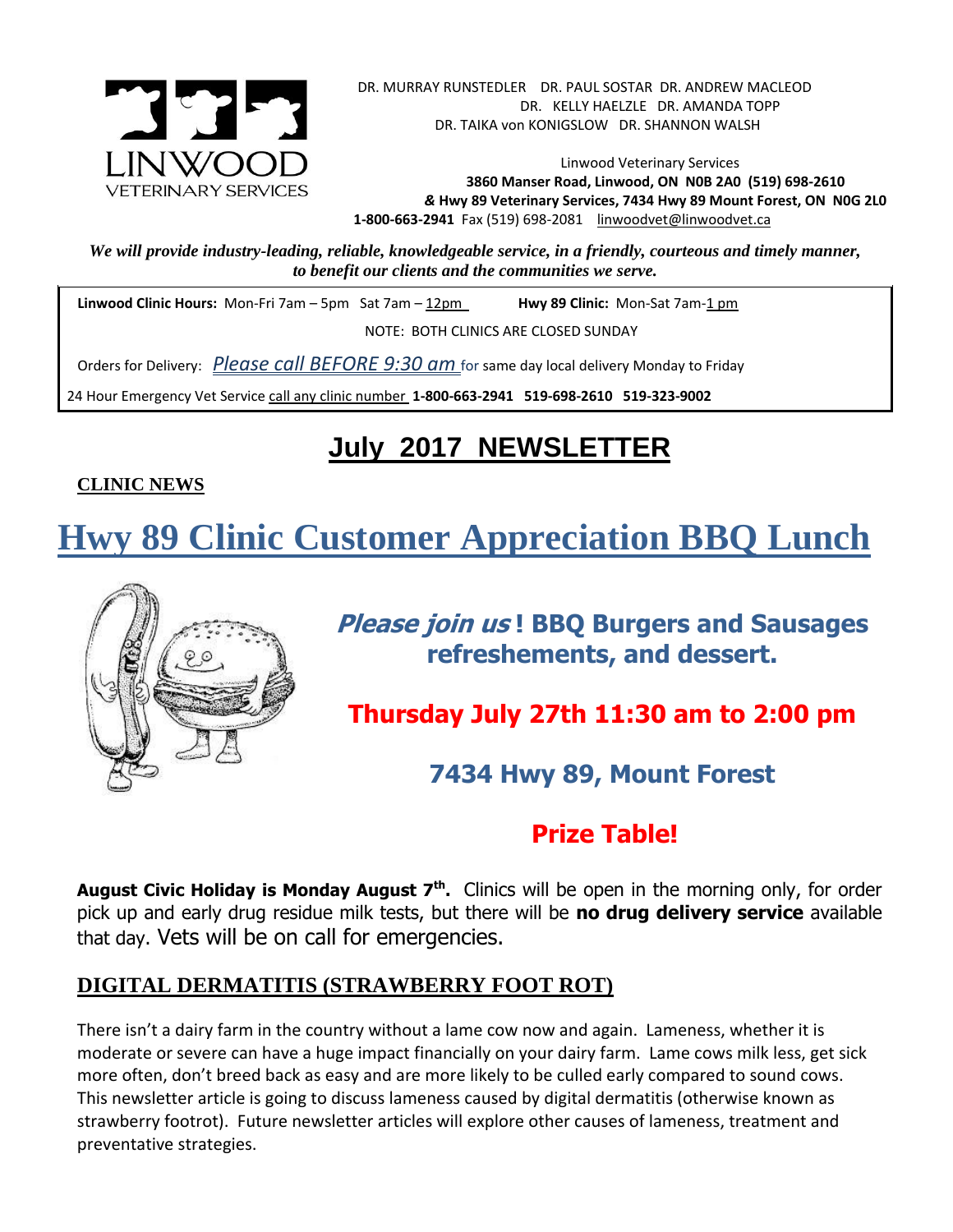Digital Dermatitis is often called hairy heel wart or strawberry foot rot. It is the most common cause of lameness in dairy cattle, and is a particular problem in freestall type barns. It is caused by a bacteria called *Treponema*. This bacteria loves wet, dirty environments meaning a cow's foot standing in manure is the perfect place for it to grow.

It is important to note that digital dermatitis often starts in the heifer pen and persists as heifers calves and enter the milking herd.

#### **Predisposing Factors:**

- Wet environment  $\rightarrow$  skin damage (allows bacteria easier access)
- Dirty environment  $\rightarrow$  food for bacteria to grow



To understand the best way to prevent and treat digital dermatitis we need to understand the lifecycle. From the lifecycle flow chart you can see the best way to control digital dermatitis is to a) prevent it and b) treat it as early as possible to prevent chronic lesions from forming. Chronic lesions are nearly impossible to get rid of and act as a reservoir for the bacteria and spread it to other cattle.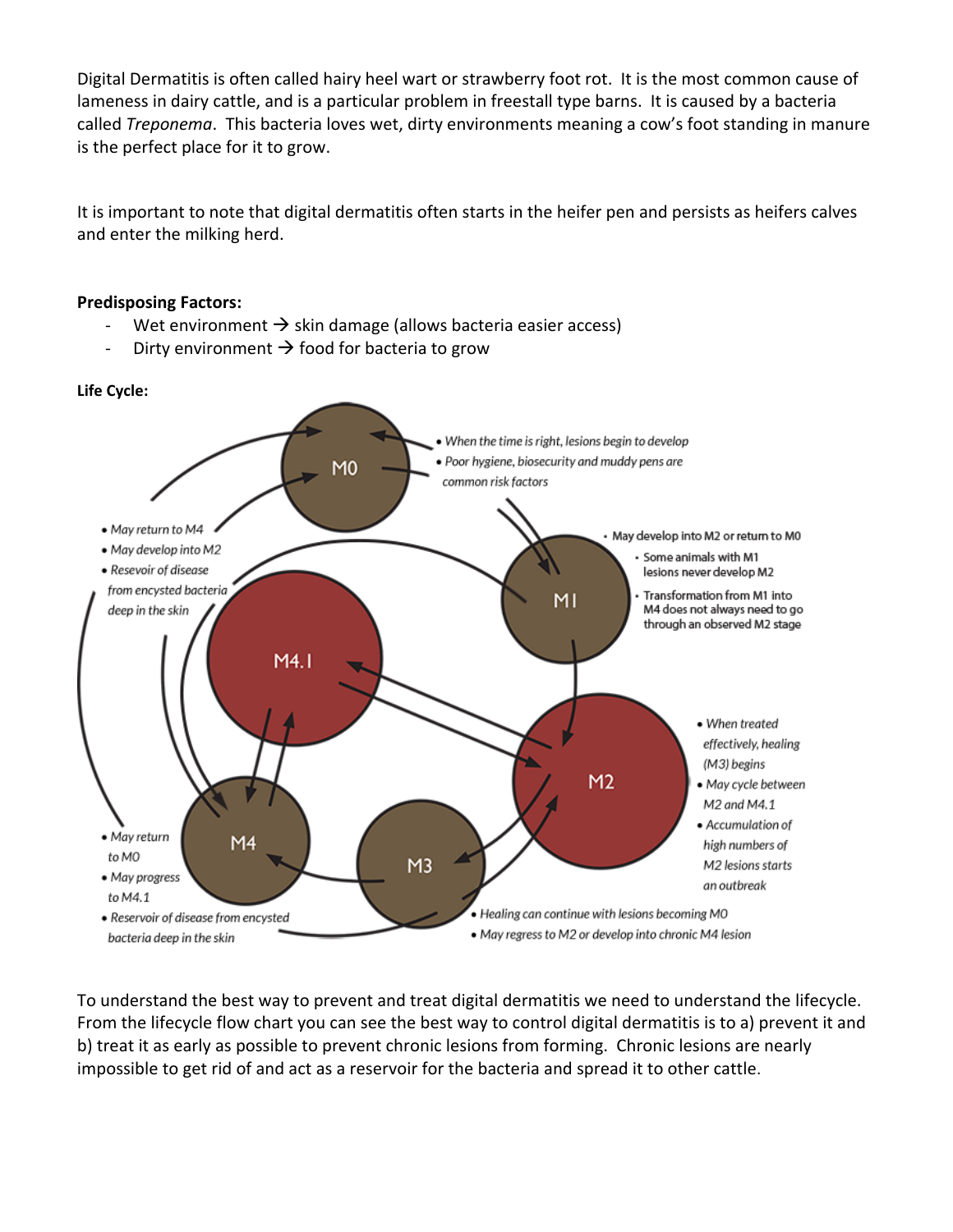

#### **Treatment:**

- 1. Scrub affected area clean & dry. Trim foot if needed.
- 2. Apply 1 tsp tetracycline or lincospectin powder & wrap with vet wrap
- 3. REMOVE wrap on day 2 or 3. Do not leave wrap on past 3 days.
- 4. Repeat Steps 2 and 3 as many times as needed.
- 5. Less severe lesions may also be treated with a spray bottle containing water and tetracycline
- \*\* Note: Always be sure not to contaminate the teats or udder with antibiotics\*\*

#### **Prevention:**

- 1. Scrape stalls and alleys often
- 2. Use lots of bedding in stalls to keep them clean and dry
- 3. Keep feet clean and dry
- 4. Treat current digital dermatitis lesions aggressively and as early as possible. (Look in the heifer pen for early lesions and get those treated- as a herd digital dermatitis problem often starts in the heifer pen)
- 5. Footbath (for freestall housing)- 3x/week. Products like formaldehyde and copper sulphate work well for digital dermatitis prevention. If digital dermatitis is present in your heifer pen be sure to include them in your footbath regime.  $SEE$  OVER  $\rightarrow$